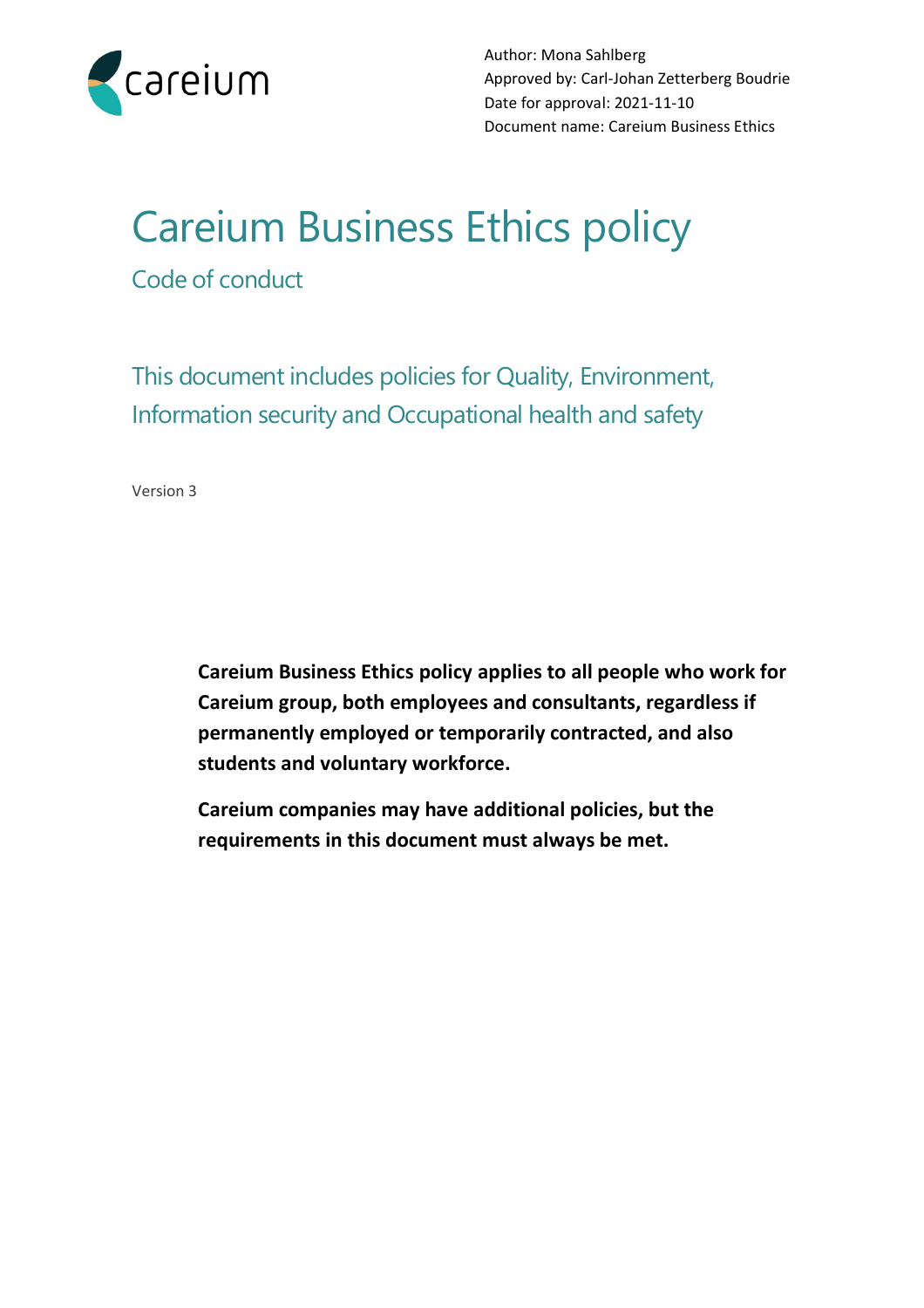

# **General rules for all**

#### **Values**

At Careium, we are proud to follow the values of the company: Show Care – Act Smart – Be Heroes.

We do this to work towards our vision: "All our users live a richer life, feel confident, secure and cared for."

#### **Anti corruption.**

At Careium, all forms of corruption are strictly forbidden, including but not limited to extortion, bribery, nepotism, fraud, and money laundering.

## **Conflicts of interest.**

No employee may be involved in an activity or hold a position outside Careium that is in conflict with the company's business interests. Such conflicts of interest could also include directorships, significant shareholdings, or the employment of family members.

#### **Human rights**

We support the principles contained within the Universal Declaration of Human Rights, the OECD Guidelines for Multinational Enterprises, and the ILO Core Conventions on Labour Standards.

When representing Careium, we strive to respect all individuals and their human rights, no matter who they are.

## **Prohibition of harassment and abusive behaviour.**

Careium does not tolerate any form of harassment or violence in the workplace, and the use of forced labour and child labour is strictly prohibited in all company operations.

A process and contacts are clearly defined and communicated in the event that harassment and abusive behaviour should occur. Control of compliance is the responsibility of each line manager and follow up is done in employee surveys twice a year.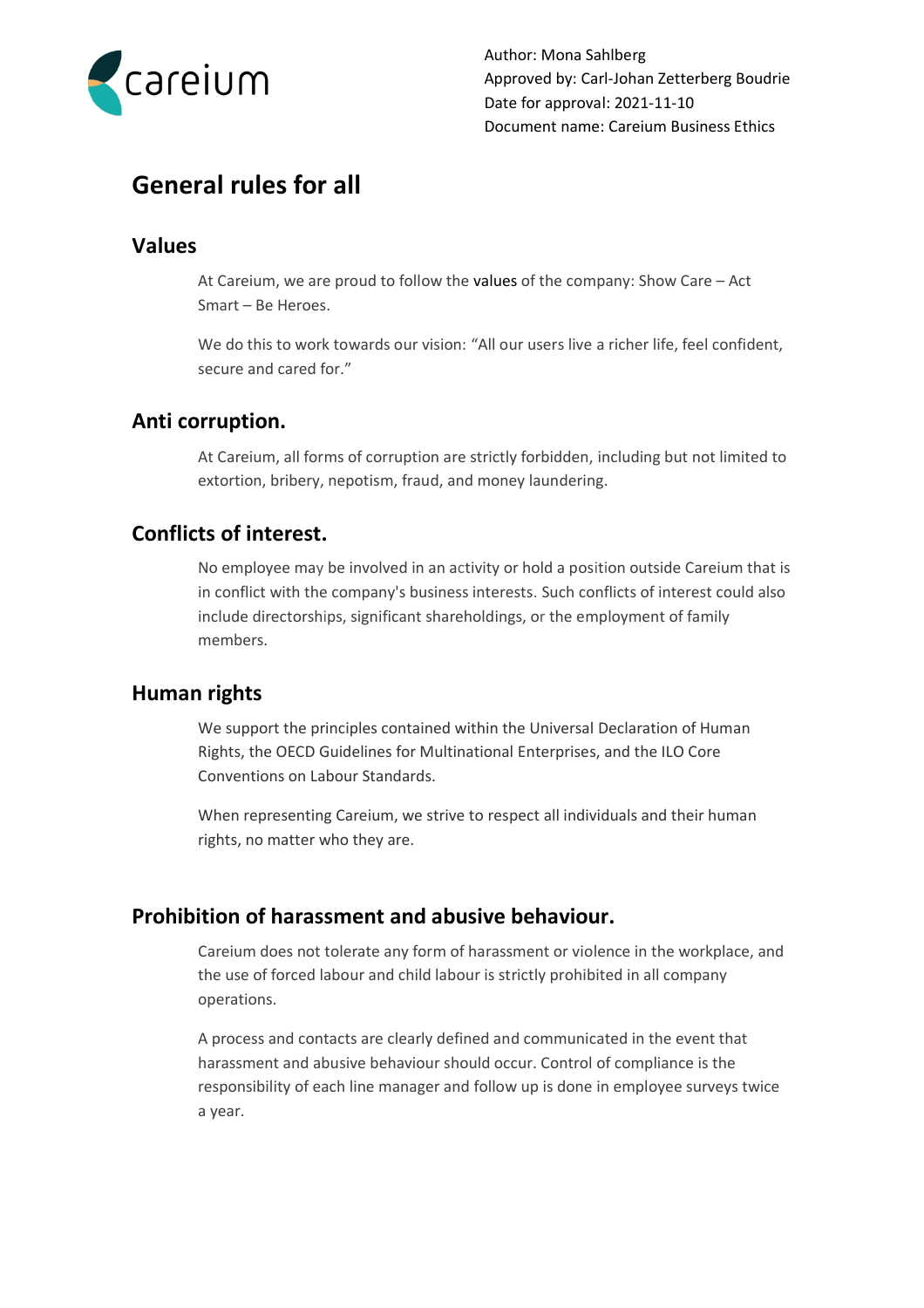

# **Whistleblowing**

Everyone can report anonymously anything you suspect may violate laws, other requirements or this code directly to a manager, to an employee organisation, or through Careium's reporting channel, without any risk of reprisals.

The Whistleblower service is handled by an external party and the notifications are read by a person with statutory confidentiality. The report channel is found at [the](https://docs.google.com/forms/d/e/1FAIpQLScXgRV9VYmd_tTRElzBkn1jGcXs_z5w5njxanJxVHxmf8AMPQ/viewform?c=0&w=1) external web, including full Whistleblower information.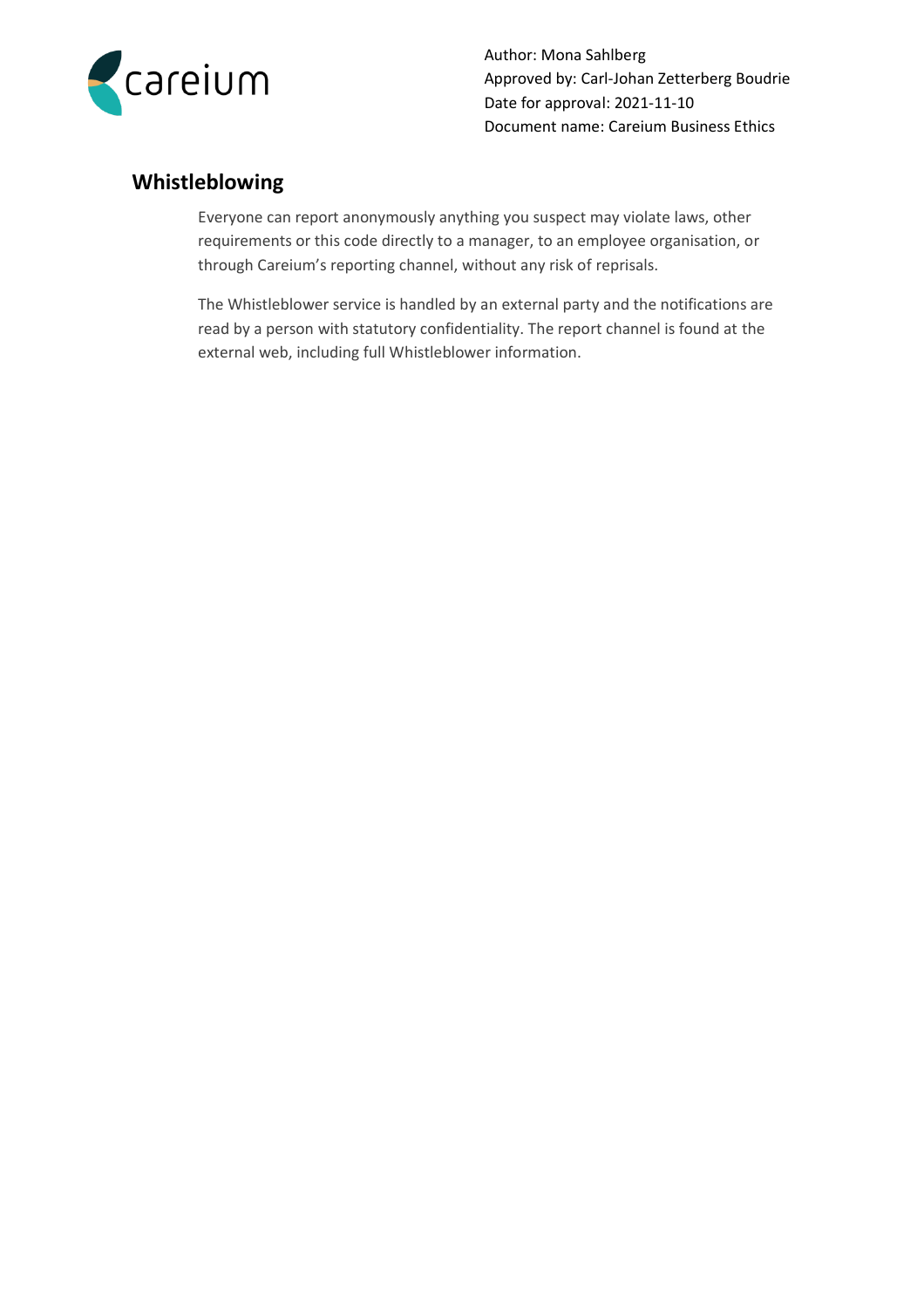

# **How we treat our employees**

Enabling and empowering employees and consultants of Careium to fully contribute to the company's development is the responsibility of all managers within the Careium Group.

# **Occupational health and safety policy for Careium group**

#### We want to

- promote good health among our employees,
- create a good and safe work environment for all,
- enable employees affected by diagnosed medical conditions to work on their terms by adjusting the work situation, as appropriate

We believe in a connection between health, productivity, and quality.

CEO has the ultimate responsibility for occupational health and safety in the company, but each employee and consultant, regardless of position, has a responsibility to promote the common good work environment and a good company culture.

We enforce existing health and safety legislation and other applicable regulations and requirements.

Occupational health and safety work is conducted as a natural part of daily work, and also as a systematic approach in which we conduct regular surveys of the work environment and implement and follow up the decided action.

## **Equal opportunities and non-discrimination.**

Employees are recruited and promoted solely on the basis of their qualifications for the job, regardless of race, religion, age, national origin, gender, sexual orientation, political opinion, union membership, marital status or disability unrelated to the task in question. Careium encourages the positive contribution a diversity of background and experience gives. Control of compliance is done in an evaluation about equal opportunities.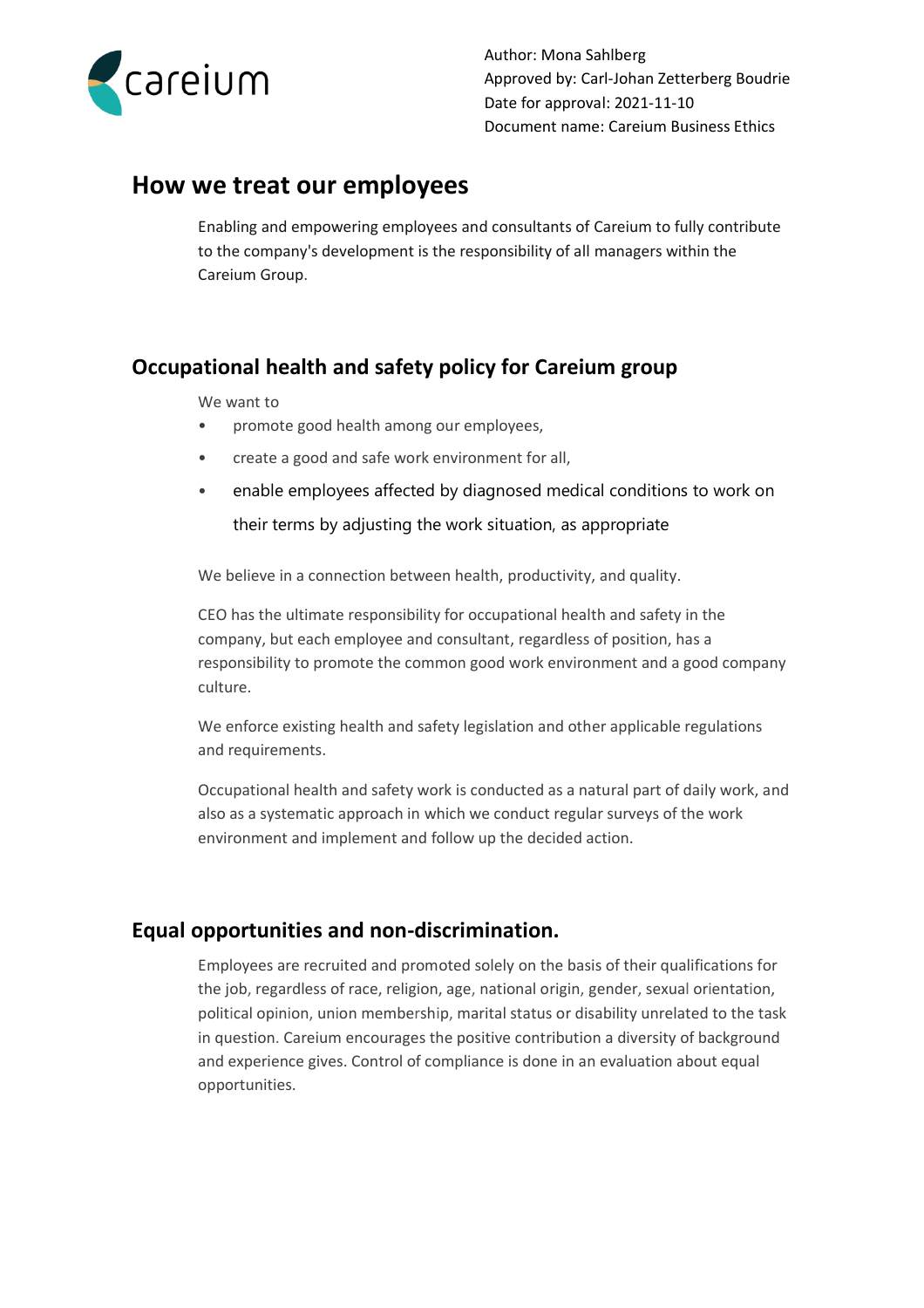

## **Freedom of association and the right to collective bargaining.**

Employees have the right to union membership.

### **Work-life balance.**

Where appropriate, Careium supports flexible work schedules and part-time arrangements.

## **Employment security**

Careium commits to ensure employment security and responsible workforce restructuring. We use responsible redundancy procedures following legal requirements and union agreements in the countries where we operate. We strive to minimise redundancies, and if they are necessary, we shall select people objectively, fairly and not discriminate.

#### **Compensation and development.**

Each employee shall be rewarded in a correct and fair manner in accordance with their individual performance and behaviour, and contribution to the success of the company. All employees shall be offered opportunities for appropriate development to help them acquire relevant skills, grow within the company and progress their careers. Annual development talks are done with the closest manager, where training plans, targets and follow-up is discussed.

#### **Employee consultation.**

Careium strives to maintain good communications with each employee through company information and dialogue.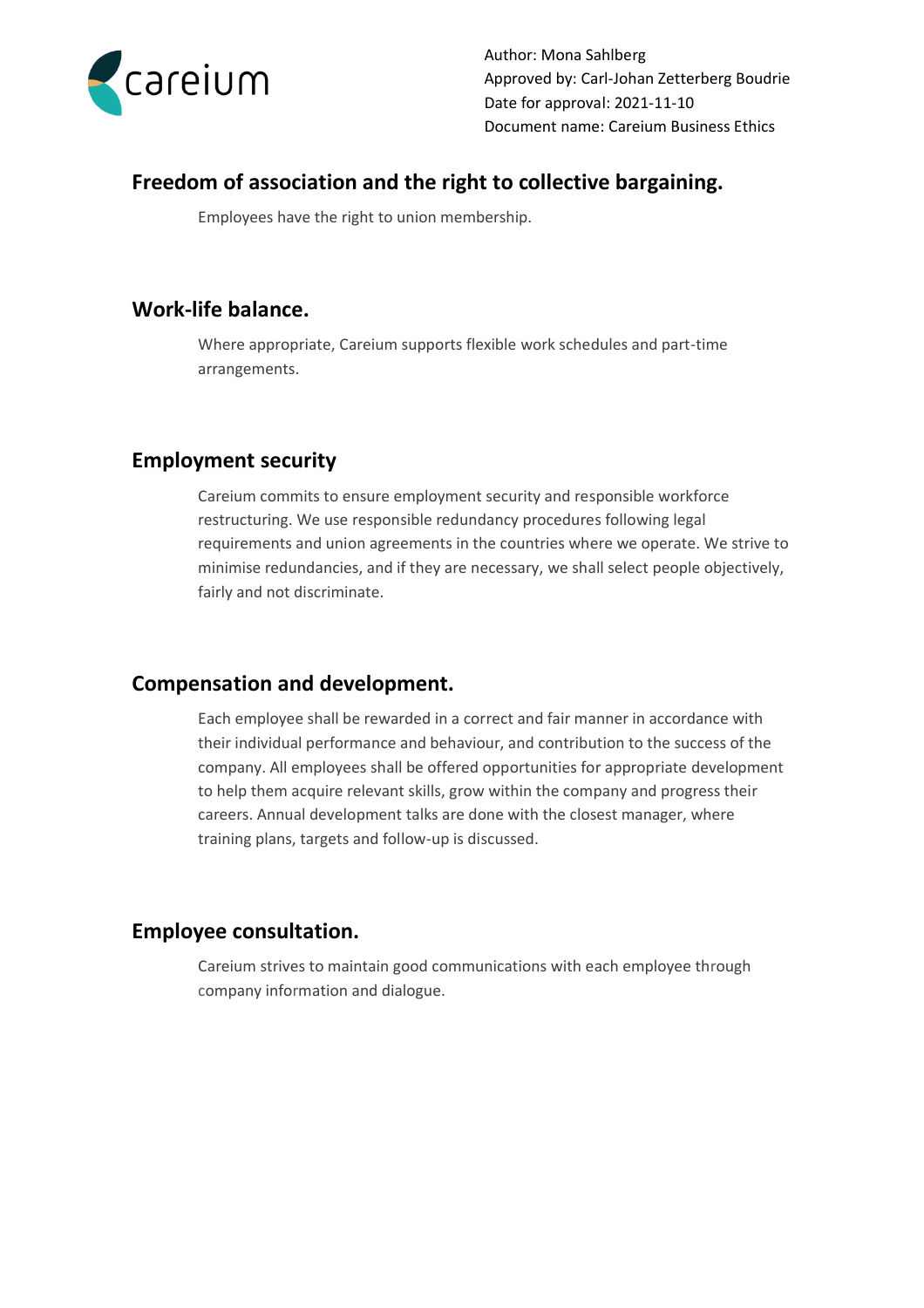

# **Customer relations**

## **Quality policy for Careium group**

Careium is committed to delivering products and services that answer real needs and enables users to continue doing the things they have always enjoyed doing.

Careium delivers premium products and services. Always with the end user's needs of simplicity and quality at heart.

We continuously improve our products and ways of working, to provide high and consistent quality, ensuring we meet legal requirements in our different markets.

To achieve this, we aspire to

- evaluate customers needs to fulfill their requirements
- regard both our products and services as expressions of our quality
- inform and train our employees and suppliers, to understand the importance of quality
- actively seek feedback on products and ways of working

#### **Customer satisfaction**

Loyal, satisfied customers are the basis of our reputation. Honesty and integrity in all dealings with customers are prerequisites for profitable, long-term business relationships.

#### **Marketing**

Careium will provide customers with accurate product and services information, and will only make commitments about our products or our company that we can live up to. Our marketing shall be truthful, not misleading, accurate and balanced. Marketing communications shall be clearly distinguishable as such. We shall not make unsubstantiated product claims, e.g. environmental or health claims.

### **Gifts and favours.**

At Careium, gifts, entertainment, compensation, and personal favours may be offered to a third party only if they are modest in value and consistent with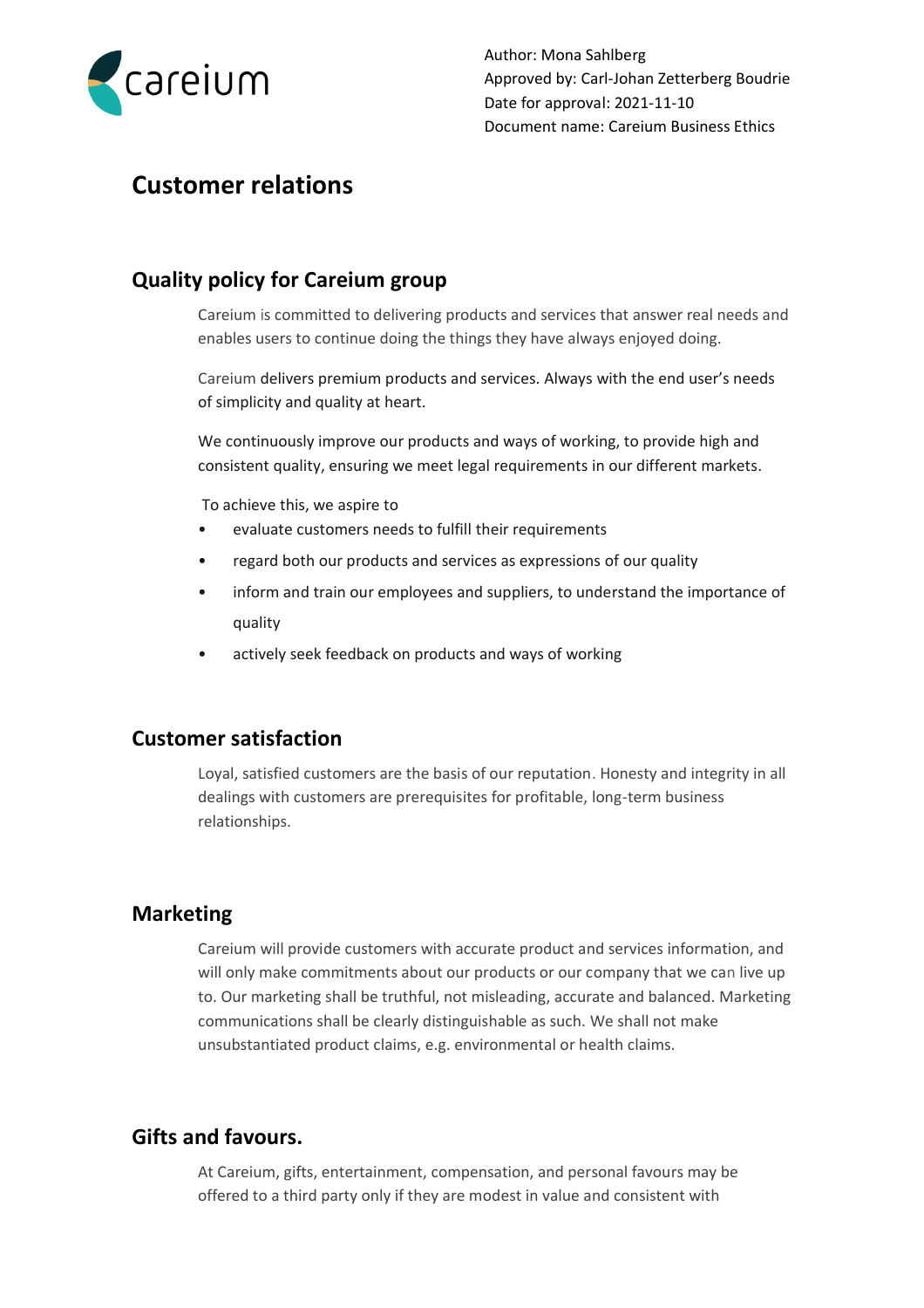

customary business practice. Cash may never be used as a gift. No gifts, entertainment or personal favours may be offered in contravention of any applicable law or code of practice. Gifts that do not meet the above criteria should be reported immediately to Careium management, who shall determine what measures should be taken. Customers are encouraged to use the Whistleblower function to report violations.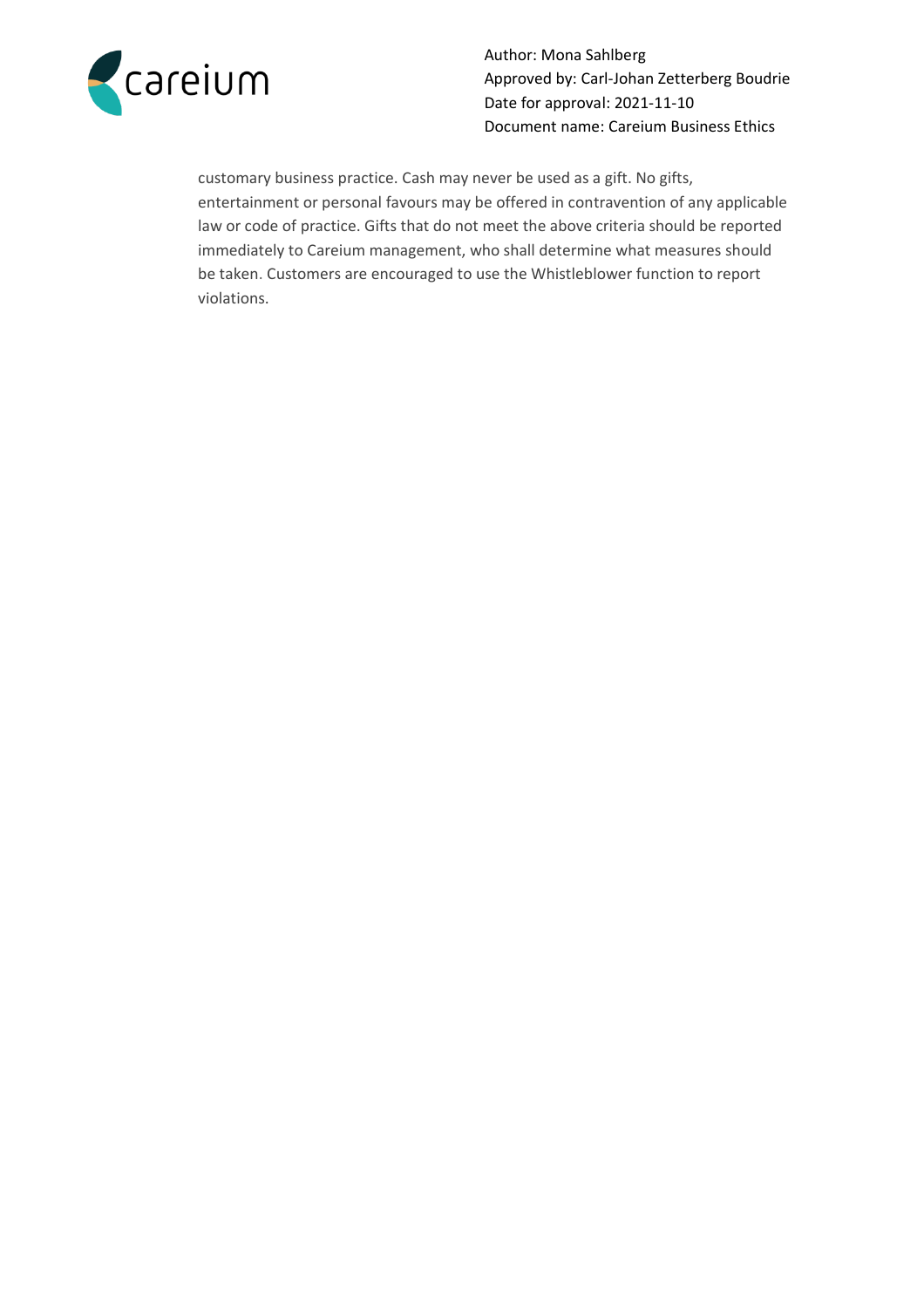

# **Supplier relations**

As a company, we are responsible for our selection of suppliers.

New suppliers are evaluated regarding environment, social and governance performance, and shall sign the Careium ESG Policy for suppliers.

# **Gifts and favours**

No employee should seek or accept any gift, entertainment or personal favour that might reasonably be believed to have an influence on business transactions. No gifts, entertainment or personal favours may be accepted in contravention of any applicable law or code of practice. Cash may never be recieved as a gift. Gifts that do not meet the above criteria should be reported to management, who shall determine how the matter will be dealt with. Suppliers are encouraged to use the Whistle blower function to report violations.

# **Supplier behaviour**

Careium will inform business partners of the company's values and business principles.

We will not do business with suppliers that fail to comply with

- applicable local legislation, and
- requirements put on them in contracts and the Careium ESG Policy for suppliers.

# **Control of suppliers**

Careium does audits and follow up according to contracts. Non-compliance found at audits, whistle-blower action or other input will not be publicly reported but will be reported back to the supplier and can lead to ending of the contracts. We will not audit indirect suppliers in the extended supply chain but will require and control that our suppliers do relevant controls in the supply chain.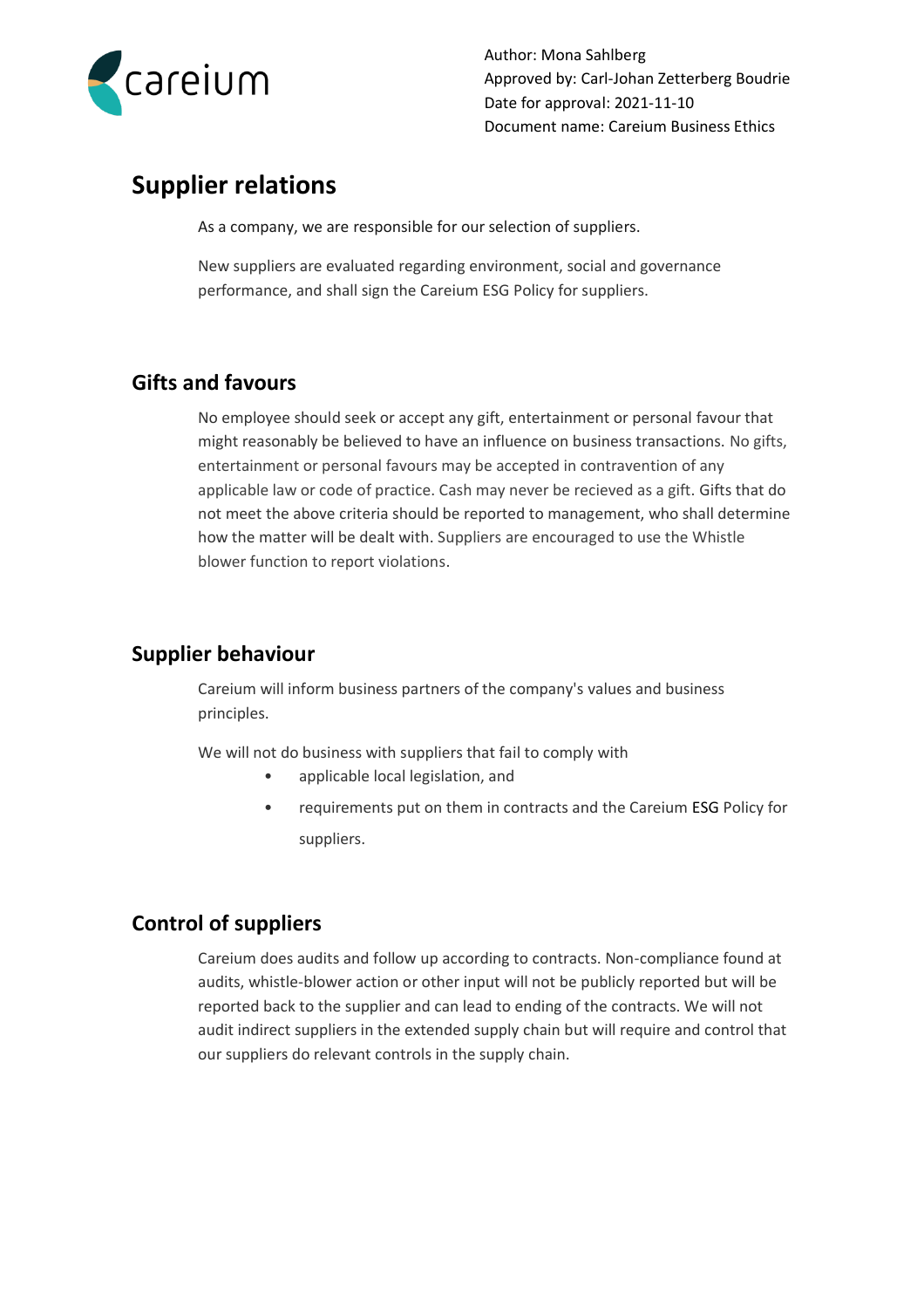

# **Society**

## **Legal compliance and local customs.**

Careium employees must comply with all the applicable laws and regulations of a country in which the company and the employee operates. In cases where a conflict exists between more restrictive laws and this Code's principles and values, the law shall prevail. We will respect the local traditions and customs of each country. In cases where there is a conflict between local customs and this Code's principles and values, the Code shall guide the employee's course of action.

Careium respects intellectual property rights of others. If infringements on intellectual property rights are identified Careium 's intention is to search for acceptable license agreement.

#### **Community involvement and contributions.**

Careium seeks to make a positive and sustainable contribution to the communities in which we conduct business. Employees are encouraged to participate in community affairs, but the company does not support political parties or make political donations

## **Fair competition and integrity**

Careium conducts business operation in line with fair competition; Not participating in any form of bid rigging or other mechanisms that limit fair competition in tender situations, any form of cartel practices with competitors, such as dividing or allocating markets or customers or price fixing.

#### **Taxes**

Careium group prohibits tax avoidance through transfer pricing, and we are commited not to be present in tax jurisdictions enabling tax base erosion and profit shifting.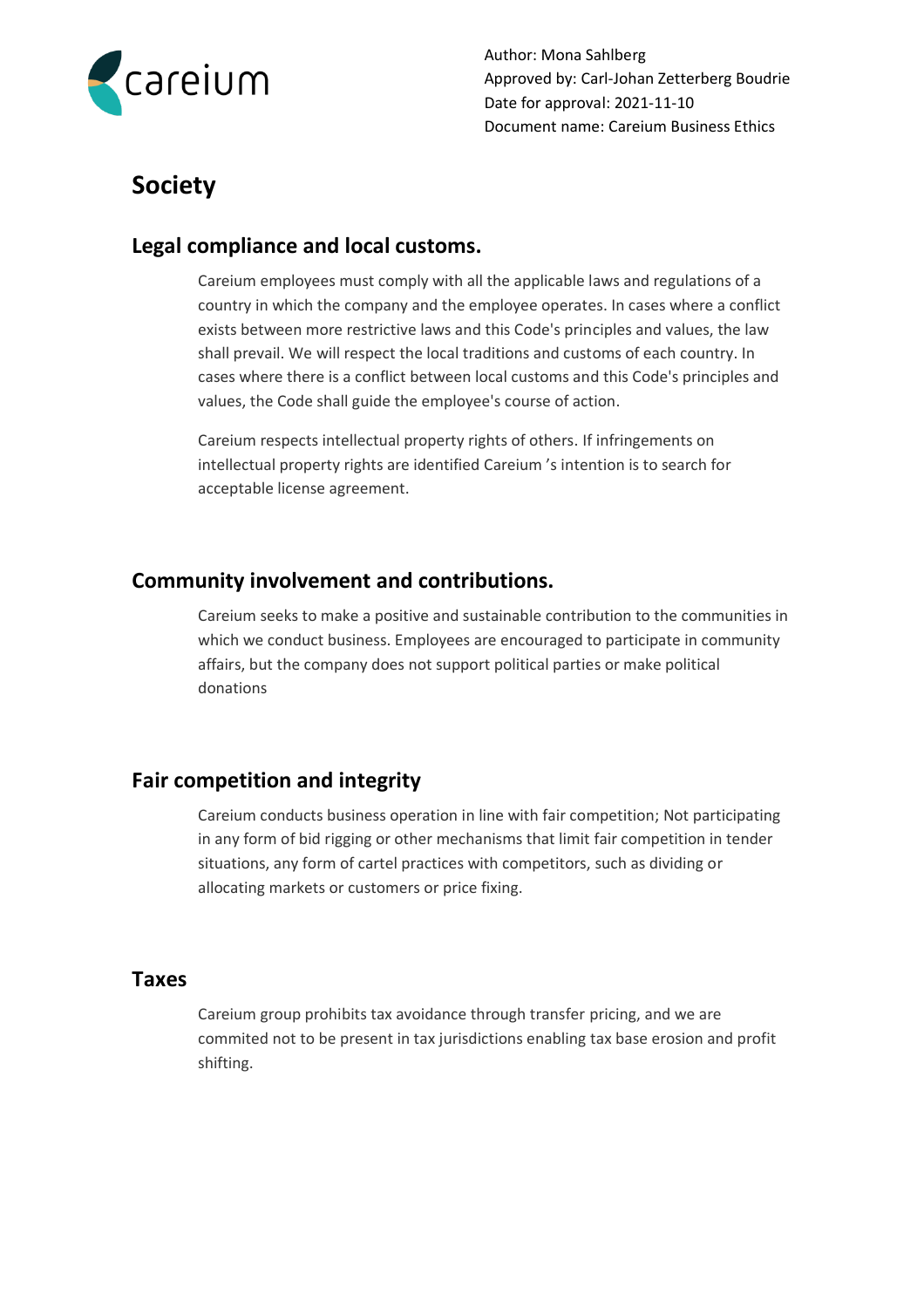

# **Environment**

# **Environmental policy for Careium group**

Careium strives to offer products and services that meet customer requirements for safety and quality with a low impact to the environment

#### Our products

It is important to us to develop and supply products with

- long lifetime, including possibility to change worn parts and clean the products, making it possible to hand the product over from user to user
- conformity to applicable legislation
- low energy use
- relevant information about our products' environmental properties available
- possibility to recycle materials, where we also aim for materials with low environmental impact

#### Our services

The services we offer, based on the alarm receiving centres, are an important part of the customers' obligations for lowering their environmental impact. With our services, unnecessary visits to users can be avoided, especially when using remote monitoring.

#### Our promises

- We will work towards continuous improvement, pollution prevention and reduction of carbon footprints, using a Life Cycle perspective
- We will comply with applicable laws and other requirements applicable to the organisation
- We will encourage our suppliers to actively work with the environment and take responsibility for their products' / services' impact on the environment.
- Our environmental management system will make sure the environment is continuously on the agenda.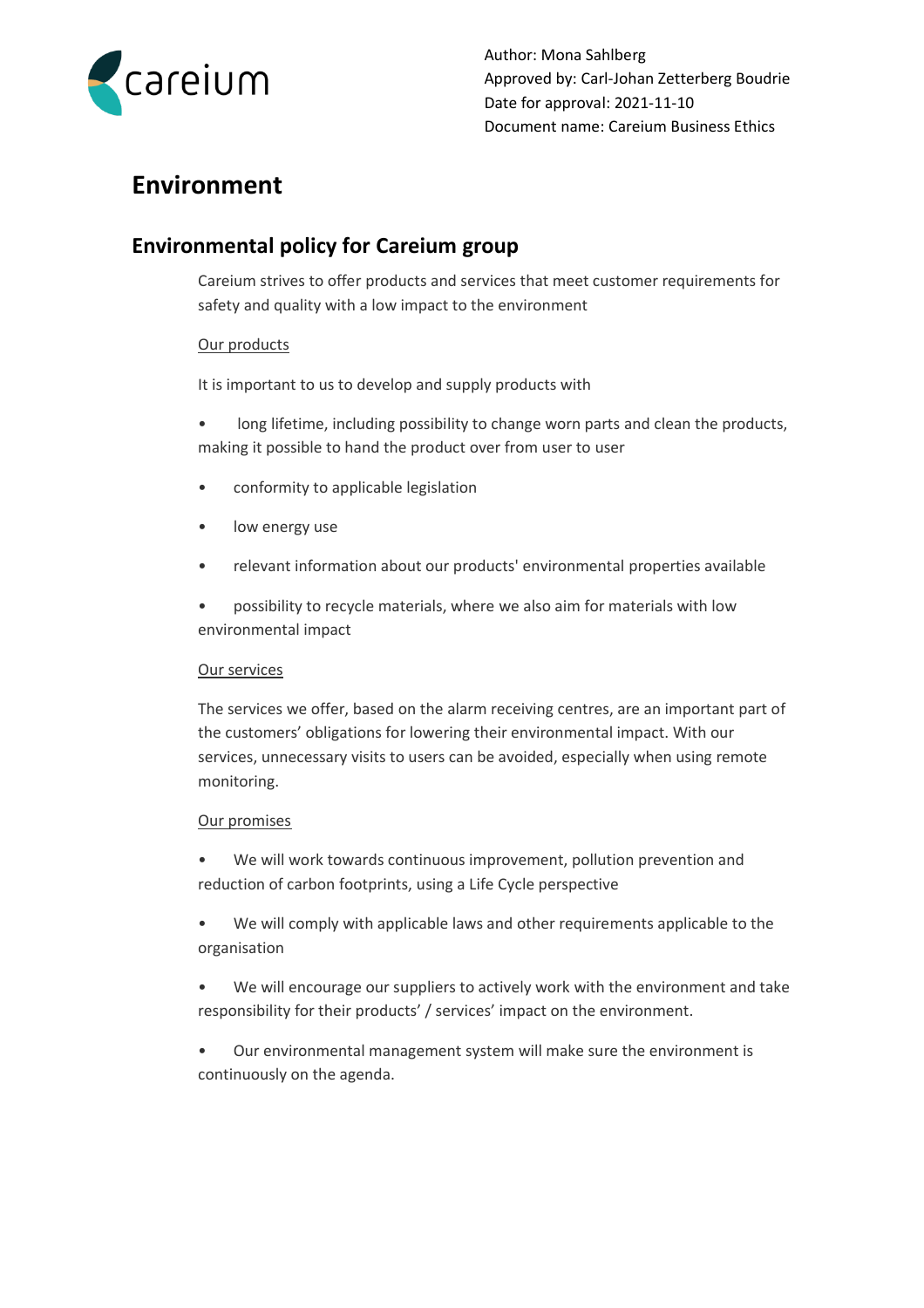

# **Information Security, Data Privacy and Personal Data Protection.**

Careium handles sensitive Personal Data and is responsible for services where downtime is not acceptable. Our Information Security Management System, enforced by our ISO 27001 certification, helps us achieve a relevant level of information security.

# **Information security policy for Careium group**

We commit to proactively manage and improve our information security management system. We strive for secure handling of information and to protect the confidentiallity, integrity and availability of all data held on our systems. We maintain a systematic approach to continually lower our exposure to information security risks and threats.

We aim, as far as reasonably possible, to:

- Assess information security related risks and implementing practical and cost-effective controls to mitigate identified risks and threats
- Meet applicable legal, regulatory, and contractual requirements
- Prevent interruption to business, and implement, maintain, and test business continuity plans
- Handle security incidents through an efficient response process and learning from incidents
- Provide continous information security awareness trainings to all personell
- Provide adequate resources required to manage and support effective implementation of this policy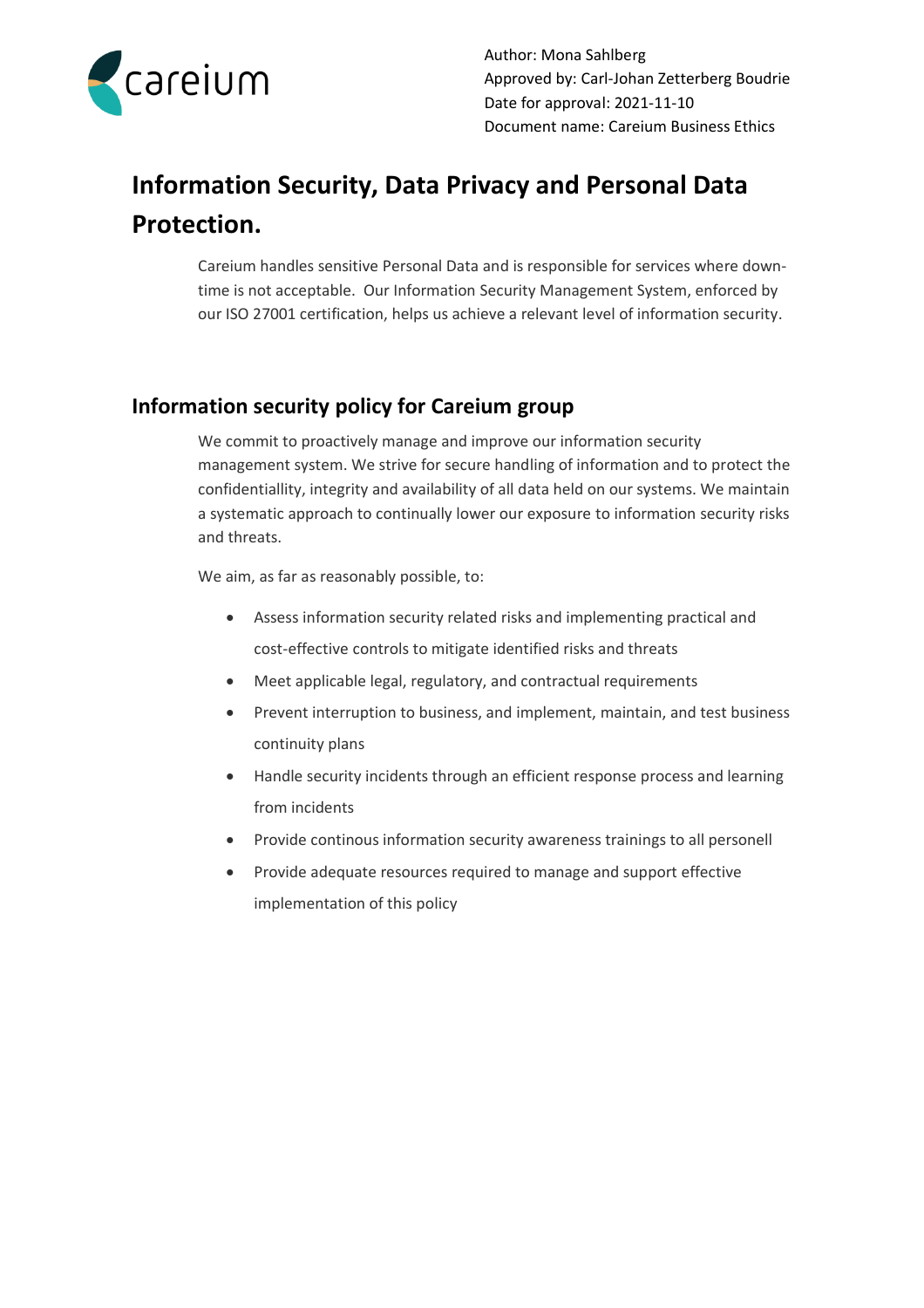

# **Shareholders and insiders**

Communication with shareholders and the financial world is regulated by law, and always goes through Careium Head Office. All relevant financial information will be published on the Careium web.

## **Communicating with shareholders**

Careium will provide accurate and timely information on the company's activities, performance, and financial situation to all shareholders in accordance with stock market regulations. Careium 's accounting statements will present a true and correct view of the company's financial performance in line with International Financial Reporting Standards (IFRS). Financial reports are validated by authorized auditors.

## **Insider dealings**

Employees and others with access to insider information are required to follow the Careium insider policy and signing procedures to prohibit insider dealings. We follow applicable legal requirements.